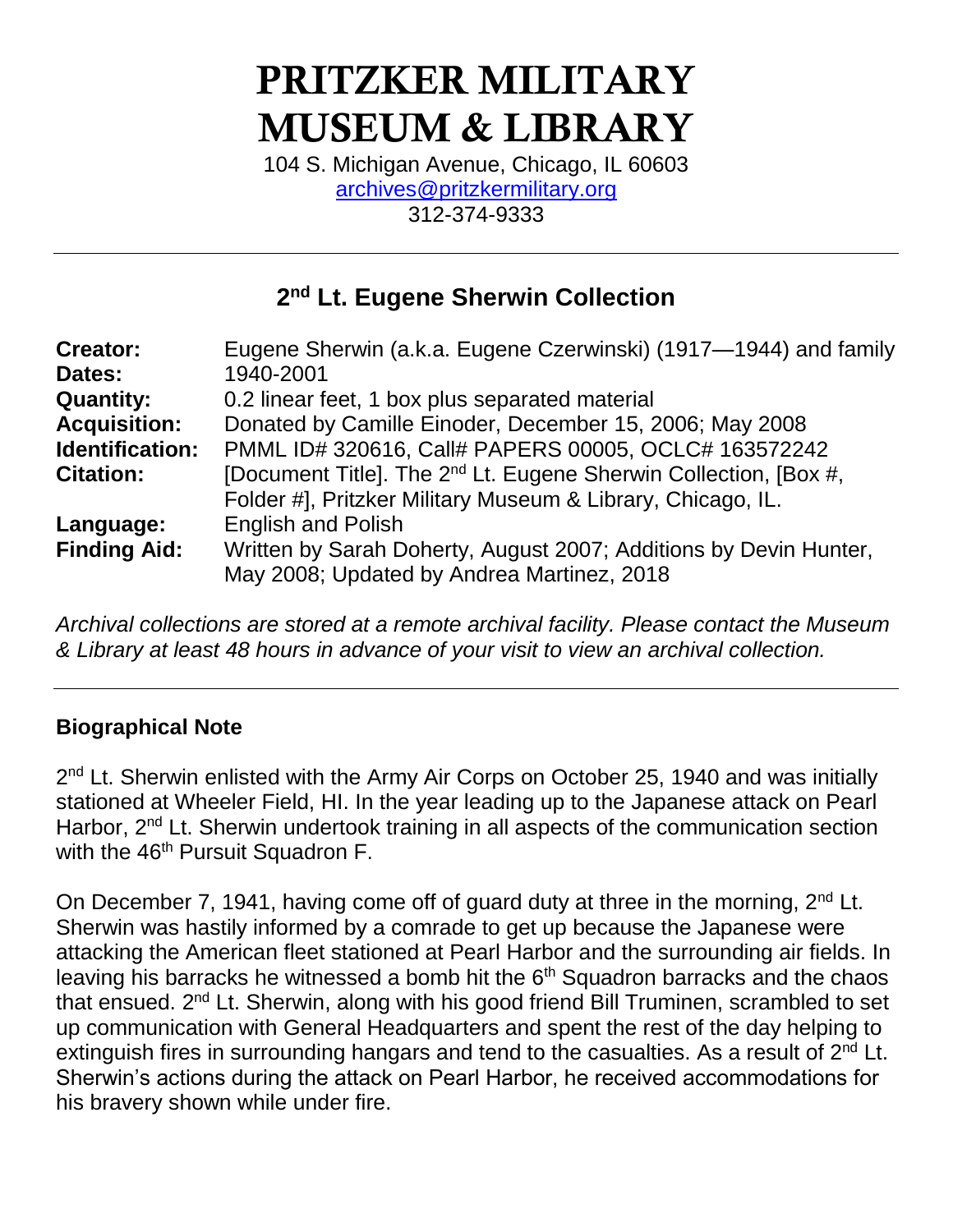After Pearl Harbor,  $2^{nd}$  Lt. Sherwin went through a series of quick promotions to make him eligible to apply for Officer's Candidate School. He came highly recommended by his superiors and former employers for his diligent work ethic, excellent character, courage under fire, and above average intellect.

On October 12, 1942 2<sup>nd</sup> Lt. Sherwin received orders to report to Officer's Candidate School (Signal Corps) at Fort Monmouth, NJ. He completed all the required training in March 1943 and became a non-commissioned officer with the rank of second lieutenant. 2<sup>nd</sup> Lt. Sherwin was assigned to the 2<sup>nd</sup> Photographic Squadron of the 311<sup>th</sup> Reconnaissance Wing of the U.S. Army Air Forces. The United States and United Kingdom have yet to declassify intelligence from WWII, thus little is known about 2<sup>nd</sup> Lt. Sherwin's wartime contributions once he was assigned to Army intelligence.

On August 15, 1944 upon exiting a swimming pool in Oxford, England, 2<sup>nd</sup> Lt. Sherwin succumbed to an acute subarachnoid hemorrhaging of the brain. He was pronounced dead on September 4, 1944 at the army hospital in Oxford. He was buried at the Cambridge American Cemetery established in the village of Madingley, Cambridgeshire on property donated by the University of Cambridge. 2<sup>nd</sup> Lt. Sherwin's name appears on the WWII Roll of Honour in St. Paul's Cathedral, London in recognition of his unending service to god and country.

In his early life, 2<sup>nd</sup> Lt. Sherwin resided in Chicago, IL. He was the son of devout Polish immigrants. According to the 1920 United States Federal Census, 2<sup>nd</sup> Lt. Sherwin's parents Leo and Lilly Czerwinski immigrated to the United States from Poland in 1901 and 1902 respectively. He was born on February 16, 1917 and was one of the younger children in the Czerwinski family.

2<sup>nd</sup> Lt. Sherwin attended LaFayette Grammar School and then graduated from Murray F. Tuley High School. Initially, he intended to be a draftsman, but temporarily put his aspirations on hold to enlist with the U.S. Army Air Corps. His enlistment record reveals a change in name from the family name Czerwinski to a less ethnic-sounding Sherwin.

He was immediately assigned to 46<sup>th</sup> Squadron F, Wheeler Field, Hawaii, as a radio operator and mechanic. Upon his non-combat related death, members of the Czerwinski family actively corresponded with the War Department in hopes of gaining more details about the death and burial of 2<sup>nd</sup> Lt. Sherwin. At some point during the war he was awarded the Purple Heart.

On May 3, 1947 he was posthumously honored at the Sherwin-Banek Post No. 98 American Veterans of WWII First Annual Dance.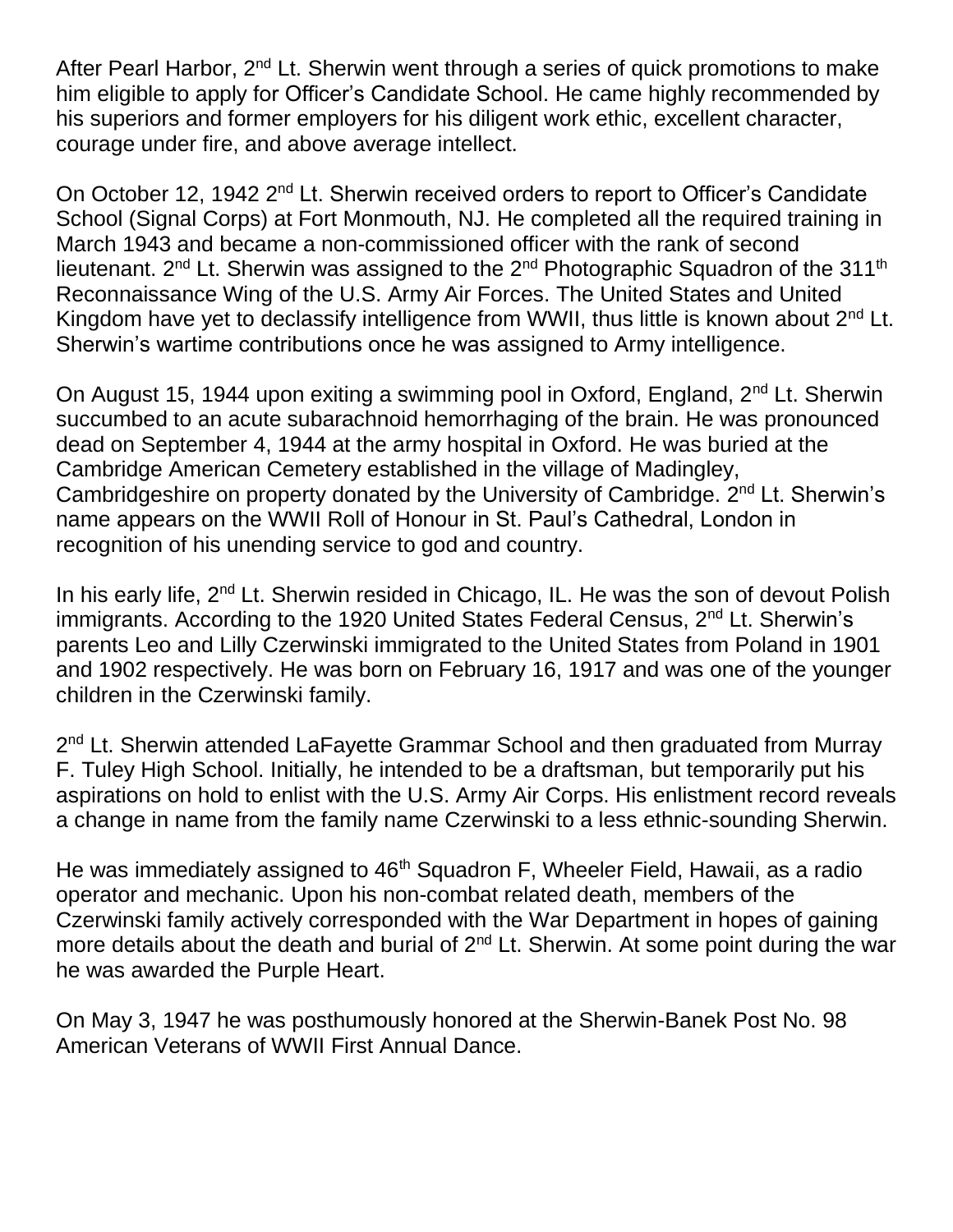### **Scope and Content of the Collection**

The collection contains personal papers of 2<sup>nd</sup> Lt. Eugene R. Sherwin (a.k.a. Eugene R. Czerwinski) as well as postwar correspondence and photographs pertaining to his death and burial in Cambridge American Cemetery. The bulk of the collection concerns the years 1940-44. Majority of the photographs and papers during this timeframe pertain to 2nd Lt. Sherwin's service at Wheeler Field, HI and his subsequent promotions that led him to Officer's Candidate School (Signal Corps) at Fort Monmouth, New Jersey.

The collection includes  $2<sup>nd</sup>$  Lt. Sherwin's handwritten personal account of the Japanese attack on Pearl Harbor. In addition, there is a copy and translation of a handwritten letter from 2<sup>nd</sup> Lt. Sherwin from Signal Corps Fort Monmouth to his mother. It was originally written in Polish on Christmas Eve 1942.

Also included in the collection are some receipts,  $2<sup>nd</sup>$  Lt. Sherwin's application for Officer's Candidate School with supporting letters of recommendation, and various special orders and an affidavit pertaining to  $2<sup>nd</sup>$  Lt. Sherwin. In addition, there is a list of instructions for passengers and troops aboard a navy vessel and behavior manual for the non-commissioned officer. Furthermore, there are letters from the War Department to 2nd Lt. Sherwin's widow, Mrs. Donna M. Sherwin, confirming the death of her husband and another letter to his brother Danny Czerwinski providing more details on the death of 2nd Lt. Sherwin.

The collection also includes personal photographs of  $2<sup>nd</sup>$  Lt. Sherwin on base at Wheeler Field in Hawaii. In addition, there are photographs taken by his great niece Camille Einroder of his grave, the memorials, and chapel at Cambridge American Cemetery. There are also some dried clover leaves taken from  $2<sup>nd</sup>$  Lt. Sherwin's grave. Furthermore, there is a document that provides a history and description of the Cambridge American Cemetery.

Additionally, there is an assortment of  $2<sup>nd</sup>$  Lt. Sherwin's promotion certificates, course completion certificates, and awards. There is also correspondence of Camille Einroder with Ms. Elizabeth Popowski, the Illinois World War II Memorial Project and St. Paul's Cathedral, London.

### **Arrangement**

The collection arrived with no discernable arrangement and was rearranged in a more efficient working order by PMML staff. The collection is contained within one archival box.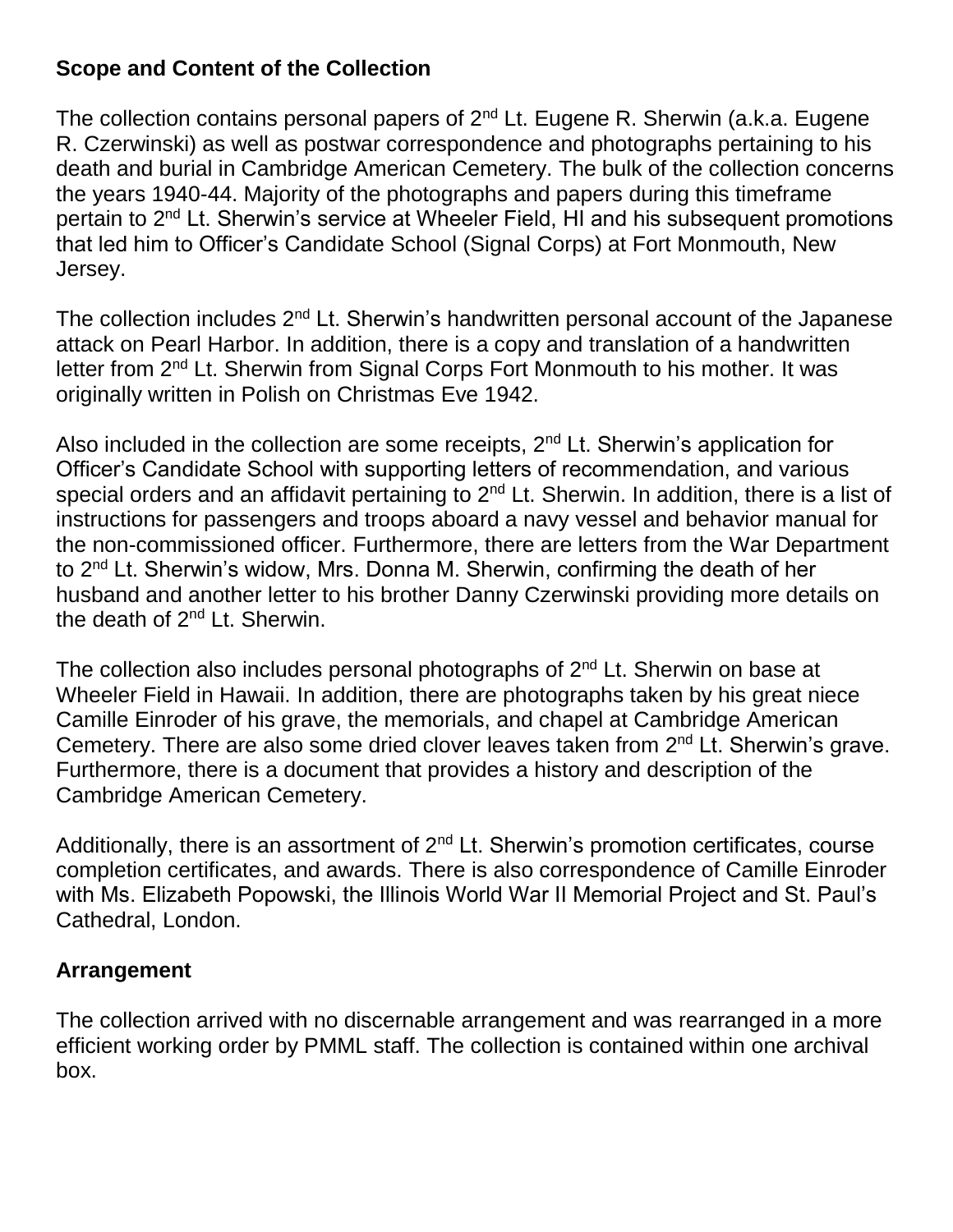### **Rights**

Copyrights held by Camille Einoder were transferred to the Pritzker Military Museum & Library. All other rights are held by the author or publisher. Users assume responsibility for following copyright laws as established by US Code Title 17.

### **Separations**

Accompanying the Sherwin collection is a commemorative flag display box containing 2<sup>nd</sup> Lt. Sherwin's funeral flag, a memorial pamphlet, a photograph of his grave, and his Purple Heart Medal. This box is located in the PMML realia collection and is available to researchers upon request.

Two issues of the newsletter *Wheeler Windsock* (Wheeler Field, Hawaii, 1942) have been catalogued separately and are housed in the Library's Rare Serials location.

### **Key Subjects**

This collection is indexed under the following headings in the Library's online catalog. Researchers interested in materials about related topics, persons, or places should search the catalog using these subject headings.

### **Subjects**

Pearl Harbor (Hawaii)—attack on, 1941 United States—Army—Signal Corps World War, 1939-1945—personal narratives World War, 1939-1945—correspondence

### **Detailed Description of the Collection**

## **Folder One Letters and journal entries, December 1941**

Journal entry: "Remember Pearl Harbor," copy one (two pages) Journal entry: "Remember Pearl Harbor," copy two (one page) Journal entry: "A sharp 'Get Up'…" (eight pages) Journal entry: "Lt. Rasmusen each got…" (two pages) ALS from Sherwin to mother (photocopy) in Polish, December 24, 1942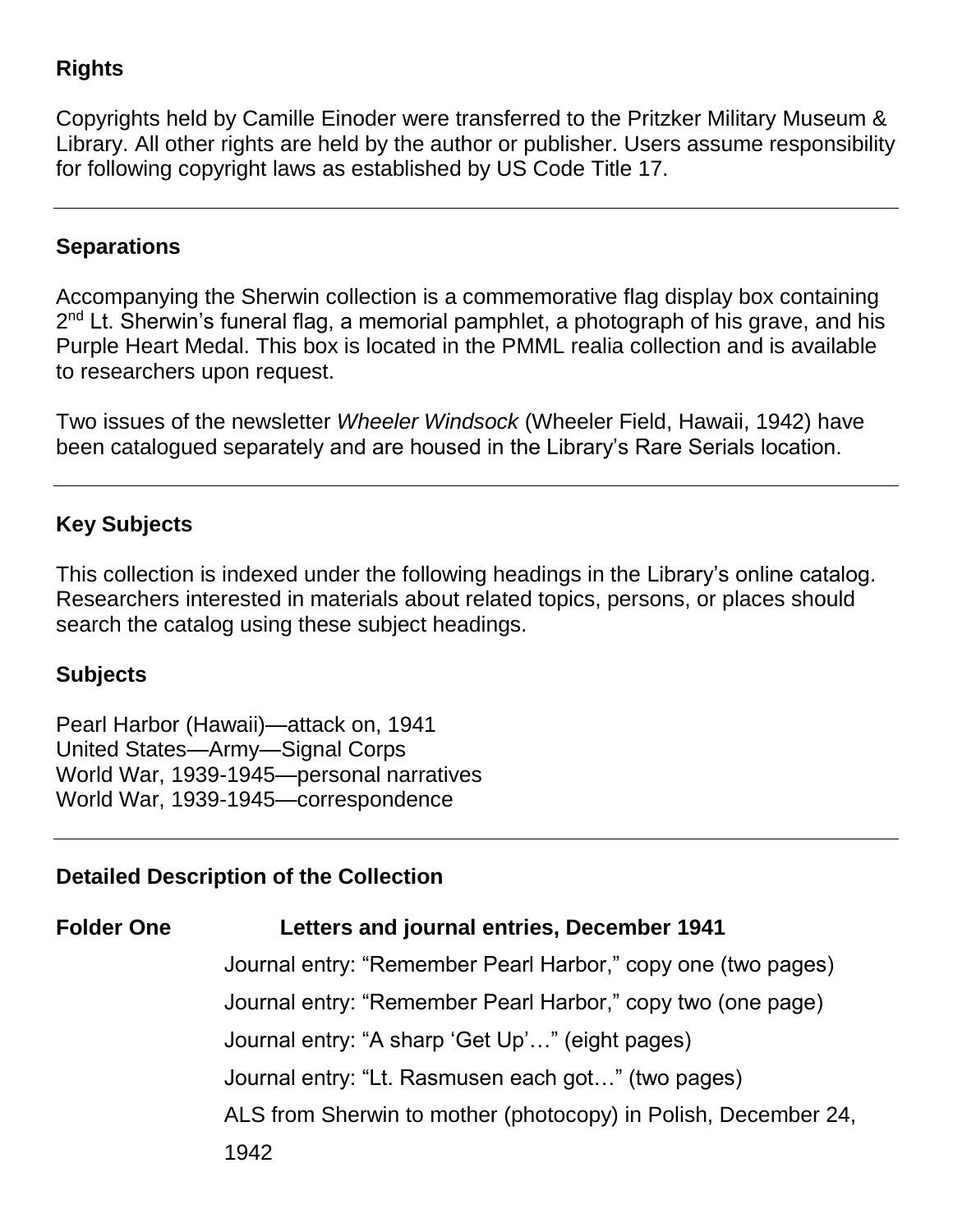### **Folder Two Receipts, Credentials, Letters of Recommendation and**

### **Reprimand**

Letter of Enlistment in the US Army, October 25, 1940

"Instructions for Cabin Passengers and Troops," Capt. ER Johnson, USN, n.d.

Letter of Recommendation from Henry Crown, Material Service Corporation, Chicago, June 2, 1941

Letter of Recommendation from Lilly Varnish Company, Indianapolis, IN (Chicago Branch), July 1, 1941

Application for Attendance at Officers' Candidate School, Wheeler Field, HI, February 12, 1942 (two pages)

Affadavit, Honolulu County Court declaring no civil or military court convictions, February 17, 1942

Position Description for non-commissioned officers, Headquarters 7<sup>th</sup> Interceptor Command, n.d. (four pages)

Letter of Recommendation from Lt. Paul Fojtik, AAF, n.d.

Letter of Recommendation from Lt. HM McCloskey, AAF, 15<sup>th</sup> Fighter Group, July 20, 1942

Letter of Recommendation from Lt. Eldon Stratton, AAF, 46<sup>th</sup> Fighter Squadron, August 16, 1942

Special Orders No. 280, Fort Shafter, HI, Headquarters Hawaii

**Department** 

Drew Field Headquarters Section Army Emergency Relief repayment receipt, February 1, 1944

Investigation file (four pages): violation of AR 600-40, C-16—"wearing

a field jacket while entering the base on 11 Nov 43"

Bachelor Officer's Mess No. 2, Drew Field receipt

AWUTC Officers Mess, Drew Field dues receipt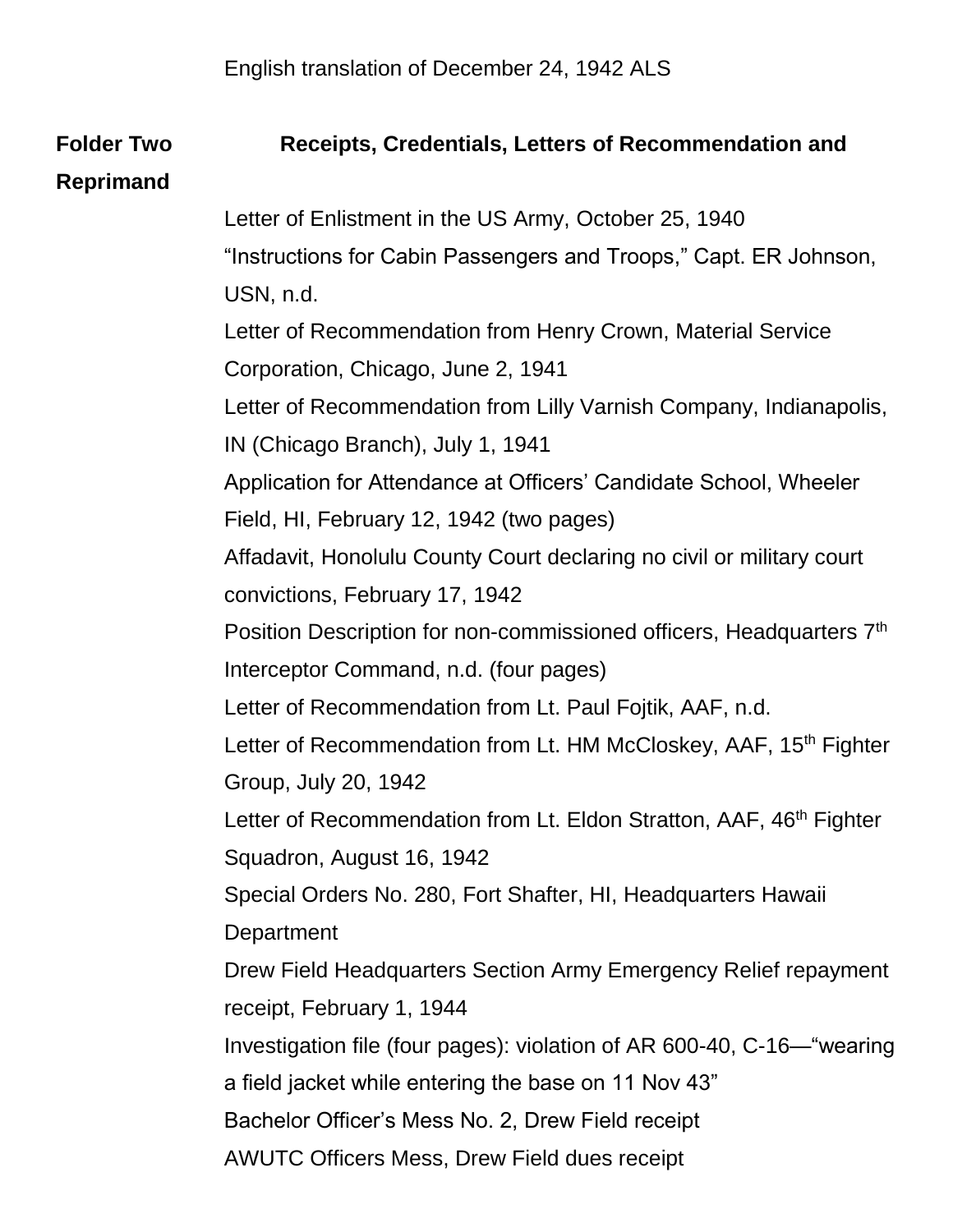### **Folder Three Correspondence: 2nd Lt. Sherwin's Death and Grave**

Letter to Donna Sherwin from Maj. Gen. JA Ulio, September 18, 1944 confirming "telegram of recent date informing you of the death of your husband"

Letter to Leo Czerwinksi from the Veterans Administration, October 3, 1944

Letter to Danny G. Czerwinski from Maj. Gen. Edward Witsell,

January 22, 1947, "in reply to your letter in which you request

information relative to your brother"

American Battle Monuments Commission, August 1982: Cambridge American Cemetery and Memorial

Card from Scott Troehler, Illinois World War II Memorial Project,

January 31, 2000

Letter to Camille Einoder from John Seymour, St. Paul's Cathedral London, November 13, 2001: "…I am pleased to enclose a photograph of the entry of 2<sup>nd</sup> Lt E Sherwin USAAF from the Roll of Honour:

### **Folder Four Photographs and News Clippings**

### **Subset 1: Family photographs**

Eugene Czerwinski (Sherwin), first communion Eugene Czerwinksi (Sherwin), school portrait Eugene Czerwinksi (Sherwin), school portrait (colorized) Eugene and Donna Sherwin, wedding portrait (seated) Eugene and Donna Sherwin, wedding portrait (standing)

### **Subset 2: Army photographs**

Hawaii scenic photographs (four)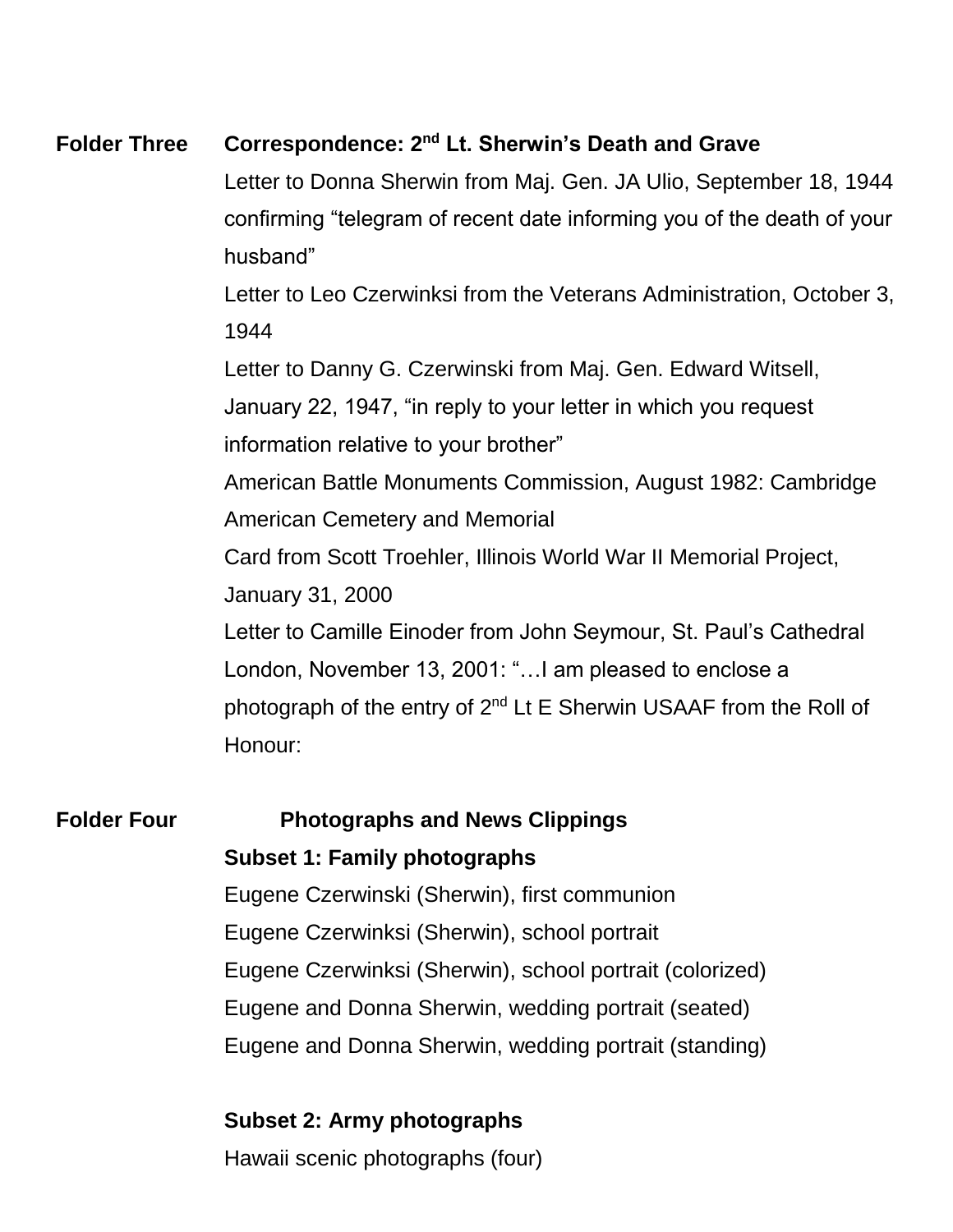Eugene Sherwin in Hawaii (six) Newspaper Clippings: "Honolulu War Diary" by Laselle Gilman, n.d. (two) Eugene Sherwin, unknown locations (four)

### **Subset 3: Cambridge American Memorial Cemetery photographs**

Photographs of Lt. Sherwin's grave and memorial listing (three) Memorial park photographs (four) Clover from Lt. Sherwin's grave

#### **Folder Five Certificates and awards**

US Army Air Corps, Wheeler Field, Hawaii: Communications, August 8, 1941

Hawaiian Air Force Technical School, Wheeler Field Branch:

Certificate of Proficiency in Radio Technicians Course, August 8,

1941

Army of the United States: appointment to Corporal (temporary),

February 24, 1942

US Army Air Corps, Air Corps Institute, Scott Field, Illinois: Certificate of Graduation in Arithmetic, May 6, 1942

Army of the United States: appointment to Sergeant (temporary), May 15, 1942

Army of the United States: appointment to Staff Sgt. (temporary),

August 1, 1942

Eastern Signal Corps Schools, Monmouth, New Jersey: Certificate of Completion of Officer Candidate School, March 6, 1943

Eastern Signal Corps Schools, Monmouth, New Jersey: Certificate of Completion of Field Radio Communication Course, May 1, 1943